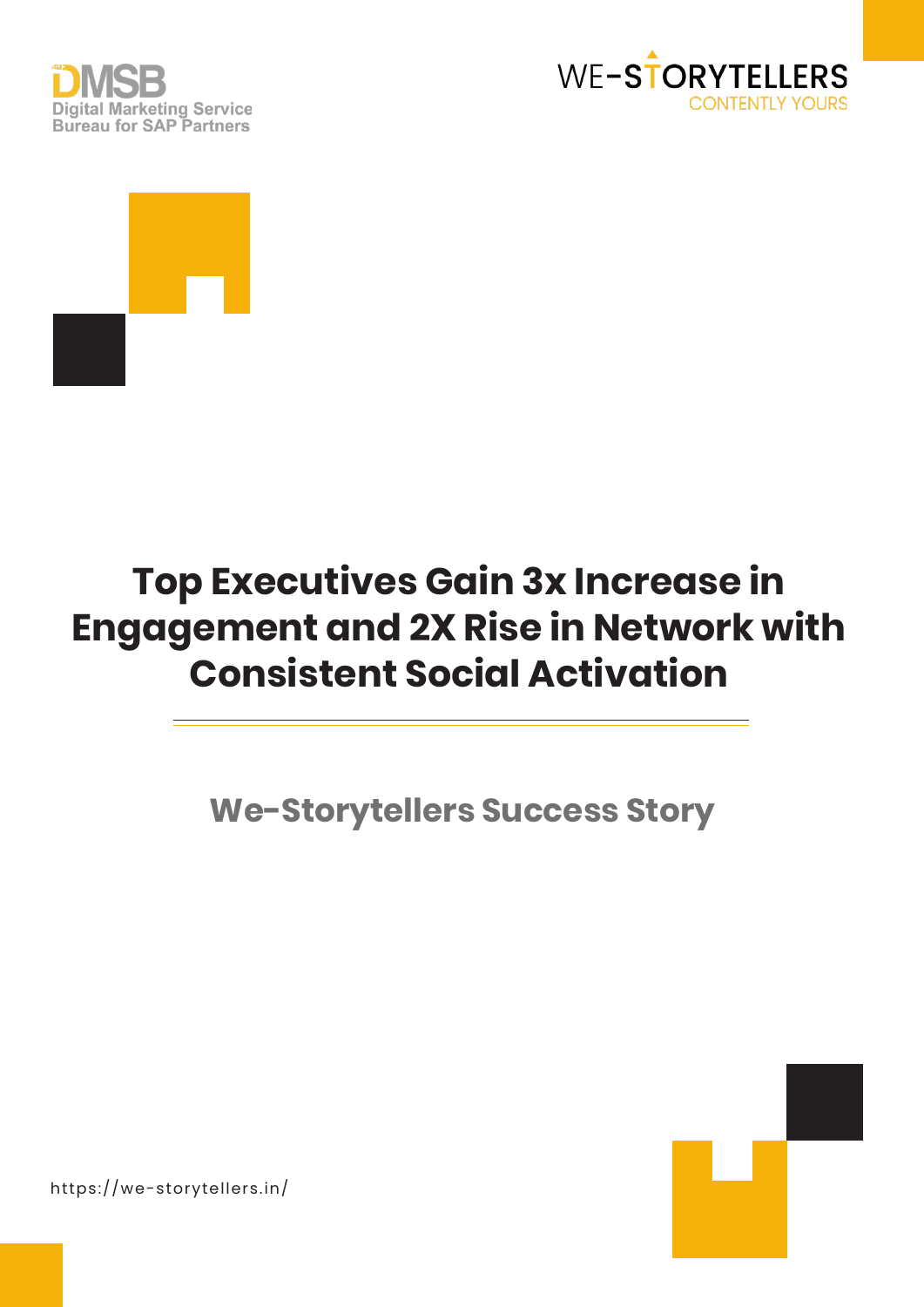### A Bespoke Thought Leadership Success Story

The Country Head of Sales, from a leading IT services enterprise was looking to position himself as a sales expert, a coach and a thoughtful leader. With a billion-dollar business target and large teams to manage, listening to followers and engaging with their thoughts were an uphill task for the leader. The situation was no different for the founder and CMD of the global ITeS enterprise. They were juggling their time from one meeting to another, with little time to focus on building their social brand.

The leaders partnered with us to carry forward social positioning vision, because it was imperative

to be visible and be heard in the online space. We helped them amplify their voice and positioned their persona on LinkedIn to connect with C-suite leaders. They gained a 15% - 20% increase in engagement and LinkedIn even recognized the best performing content. The engagement, initially a quarterly project, is now an ongoing activity and one of the clients even chose us as their executive communication partner. This is the story of how we won the client's confidence and how the client won new followers from the industry.

# Helping Leadership Voice Heard

### Establishing Leadership Positioning

The leaders were known for their oratory skills, people management and domain expertise. When the pandemic struck, they were cut off from physical meetings and there had to be a medium to express their thoughts. We captured their thoughts and interests as personal branding partners to curate communication that connects with their target group. Social branding, focused on LinkedIn helped them establish their brand and maintain consistency in engaging with leaders and peers.



badge.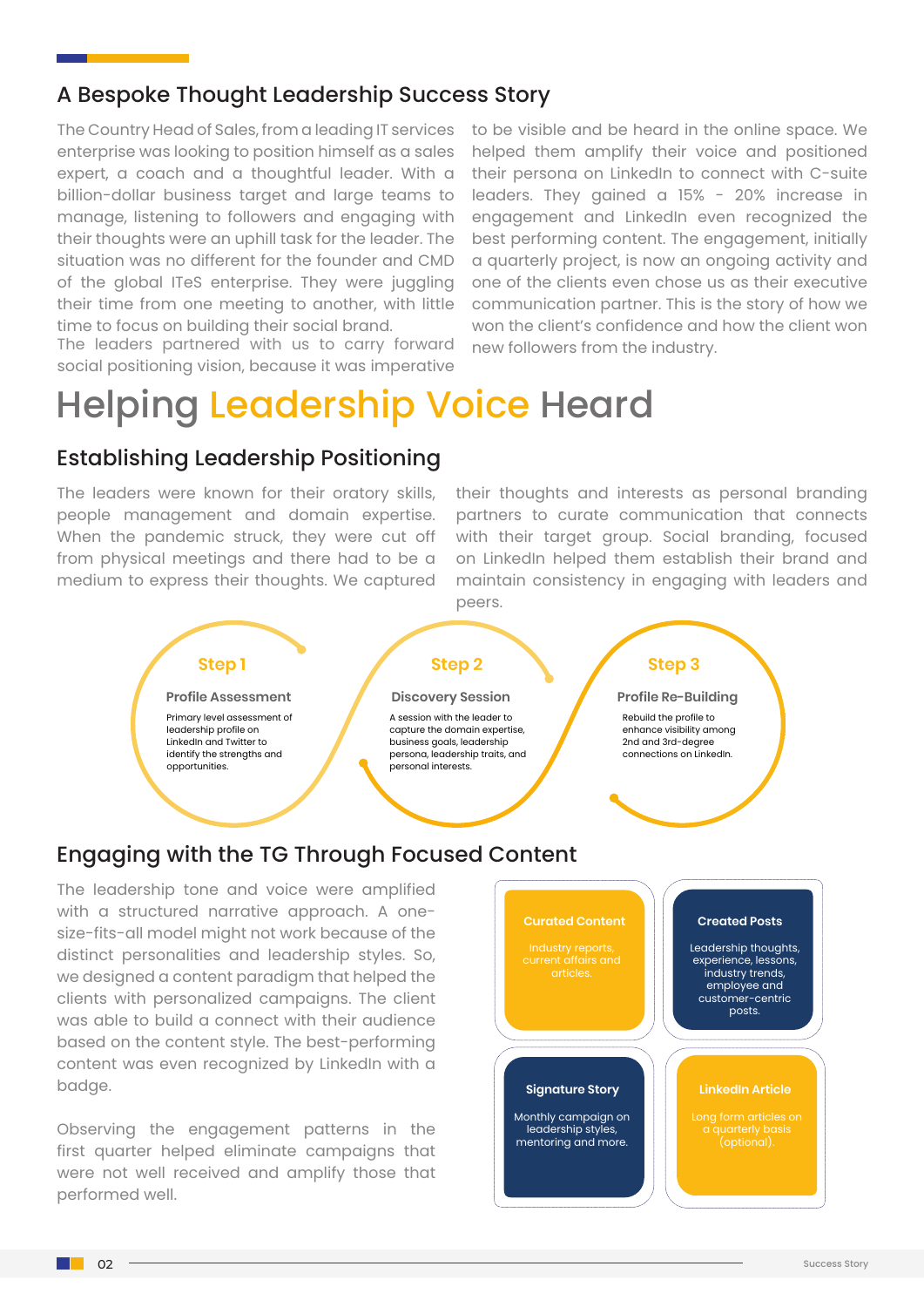### Enhancing Visibility Beyond Followers

It is imperative to go beyond the network to establish a personal brand. We created a target account list with inputs from the clients and consistently engaged with relevant and topperforming posts. Information from leaders helped make the opinions (comments) authentic and

expert-driven. Consistent engagement elevated the client's profile and persona in the C-suite ecosystem. There was a visible impact on the engagement rate from third-degree connections, leading to an increased follower base.

### Managing the Profile and Measuring the Impact

The leadership profiles are managed remotely. We actively listen to what the followers are talking about the client and what the competition is into. This has helped the leaders align their thoughts as per industry trends and share inputs and respond to the followers, mentions and comments as fast as possible.

### High Impact Results

In six months, we gained a 3.9x growth in followers while the engagement rate was up by 2.8x and impressions by 2.2x.



Congratulations! Your post is in the top 1% engagement on LinkedIn. See reactions

| <b>Audience</b><br>Growth <sup>*</sup> | $1\%$ | 2.2% | 1.6%  | 2.4%  | 3.9%  |
|----------------------------------------|-------|------|-------|-------|-------|
| Engagement                             | 2.7%  | 2.5% | 2.74% | 2.73% | 2.85% |

Every leadership profile is revisited quarterly to eliminate underperforming campaigns and amplify high-performing ones. We review the

campaigns every quarter to ensure that the content gathers better engagement.

And, that has been our success. Don't take our word for it. Hear it from two of our customers;

### Customer Validation

# "

"I always had so much to say but little time at hand. Now I offtake my ideas to team We-Storytellers for converting them into meaningful stories, enhanced with research and due diligence. Now it is easier to share quality content, aligned to my voice and in sync with my professional and personal aspirations."

#### *President - Marketing, Global Cloud Services Organization*



"I've worked with the We Storytellers team for the last 6+ months. Based on my interactions, I can confidently say that the team is extremely organized and methodical in their approach. They author posts on a diverse set of topics and have helped me build out a thought leader profile on LinkedIn. My colleagues & friends on LinkedIn enjoy the posts that we make and often reference those in offline conversations. This is a testament to the hard work and dedication of the We Storytellers. Thank you WST team!"

#### *Senior Leader - Global IT Services Firm.*